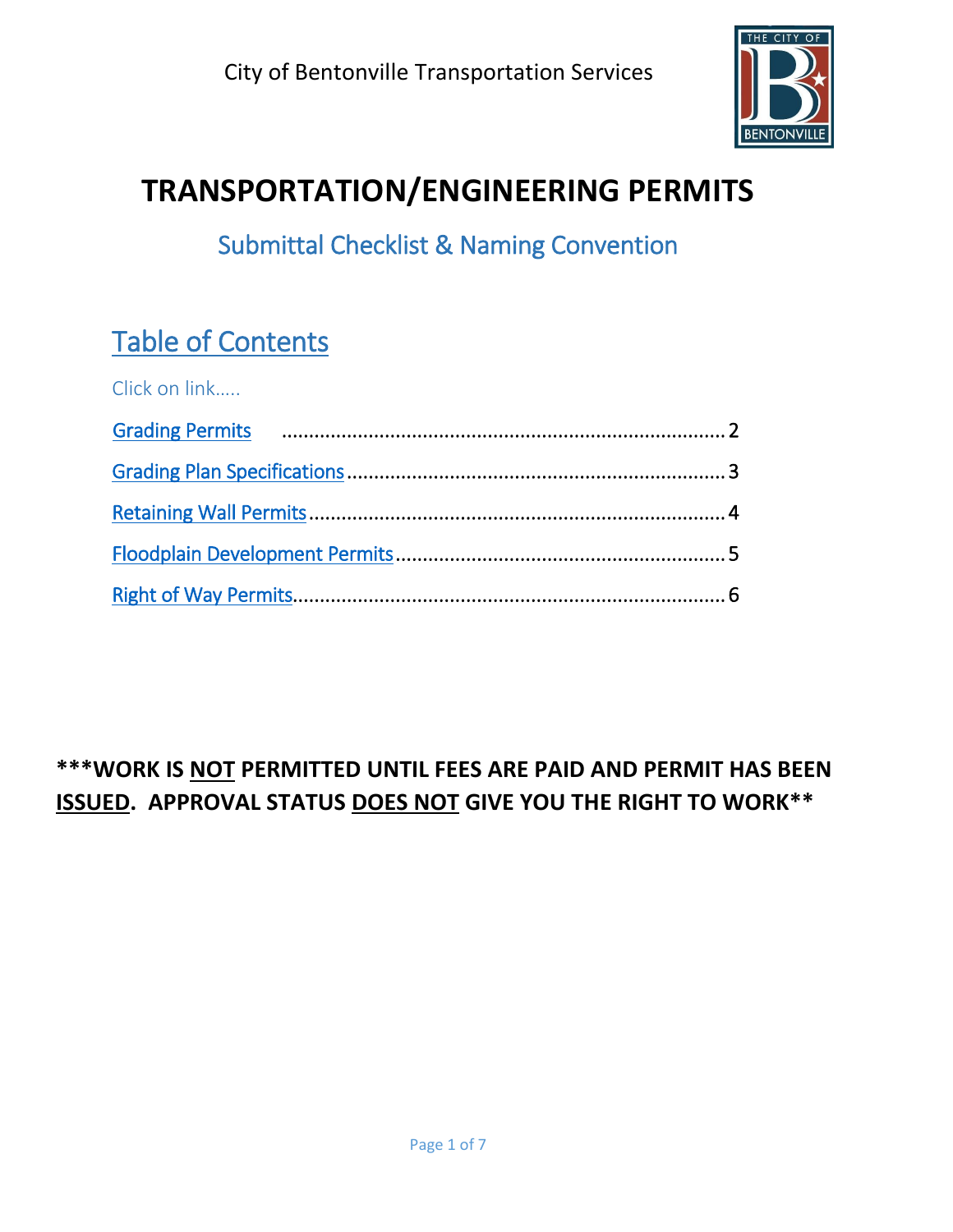

## GRADING PERMIT

### **Application Submittal Checklist & Naming Convention**

<span id="page-1-0"></span>All items must be uploaded AT TIME OF SUBMITTAL. If not, the permit will be DENIED and will be returned. We process permits in the order they are received. If your permit is returned you will go to the bottom of the queue.

\*ALL Items must be submitted in **separate PDF files.**

### **Naming Convention:**

Permit Title/Description: Location or Project Name (Ex: SW 18<sup>th</sup> Street Grading)

- **For each submittal, put the number of the submittal in front of the name of every document that corresponds to that submittal. Also, put the submittal date at the end.** 
	- o Ex: First submittal = *1 st Submittal Applicaton MM-DD-YY*
	- o Ex: First submittal = *1 st Submittal Plans MM-DD-YY*
	- o Ex: Second submittal = *2nd Application MM-DD-YY*
	- o Ex: Second submittal = *2nd Submittal Plans MM-DD-YY*
- **Misc. Documents**. No-Rise, Special Agreements, Drainage Reports, AHTD Approval, Floodplain Permit, and any other required documents:
	- o Type of Document MM-DD-YY (Current Date) **Example: Drainage Letter 10-01-19.**

### **Required Documents for Submittal:**

- 1. **Application:** filled out and signed by Property Owner or Authorized Agent.
- 2. **Grading Plans:** drawings shall be prepared under the direction of, signed and stamped by a registered civil engineer, architect or landscape architect. \*See Plan Specifications\*
- 3. **Warranty Deed:** a copy of the deed showing ownership of property
- 4. **Recorder Plat:** a copy of the recorded plat of the property
- 5. **SWP3:** a copy of the Stormwater Pollution Prevention Plan (SWP3) in accordance with the specifications of the currently adopted Stormwater Pollution Prevention and Erosion Control **Standards**
- 6. **NOI/Small Site Notice:** a copy of the NOI application (land disturbance sites of five or more acres) or Small Construction Site Notice (land disturbance sites less than five acres).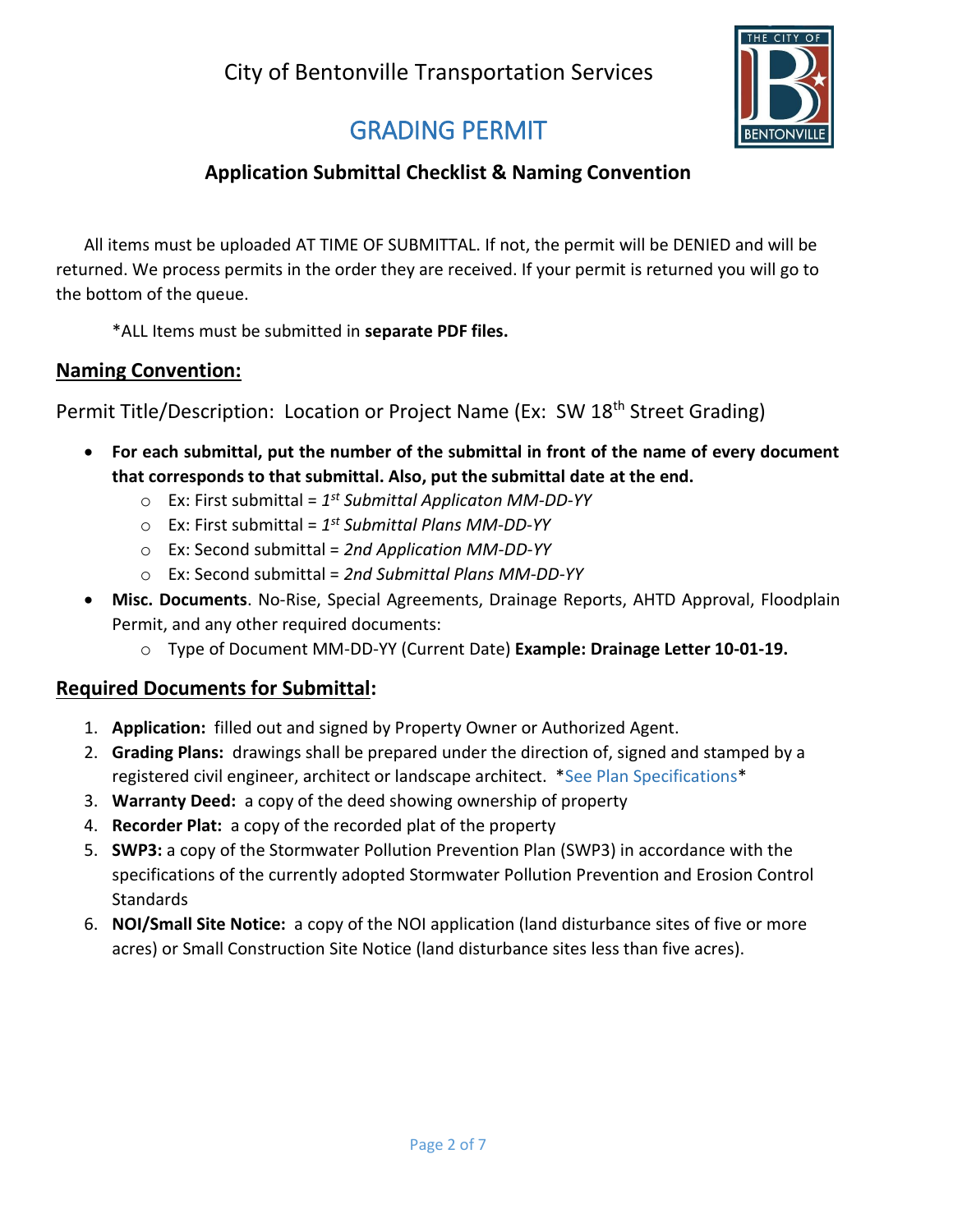## City of Bentonville Transportation Services



## GRADING PLAN SPECIFICATIONS

- 1. **Site Plan.** Site plan at a scale no smaller than one inch equals 50 feet, showing property lines, vicinity map, north arrow, name of owner, developer, and adjacent property owners.
- 2. **Contours.** Existing grades shall be shown with dashed line contours and proposed grades with solid line contours. Grading plans shall be required to show both the proposed grade and the undisturbed area. Contour intervals shall be a maximum of two feet. Spot elevations shall be indicated.
- 3. **Designation of Grade.** Areas with 0-10%, 10-15%, 15-20% and more than 20% grade shall each be identified in a distinguishing manner.
- 4. **Land to be Disturbed.** Land areas to be disturbed shall be clearly identified.
- 5. **Engineer/Architect**. Seal of a registered engineer, architect, landscape architect, or similar design professional certifying that the plan complies with all applicable regulations.
- 6. **Cuts and Fills.** All cuts and fills, including height and slope, shall be clearly shown on the plan.
- 7. **Streets and Rights-of-way.** Location and names of all existing or platted streets or rights-of-way within or adjacent to tract and location of all utilities and easements within or adjacent to the property shall all be indicated.
- 8. **Structures.** Location and dimension of existing structures.
- 9. **Soil Type.** Soil types shall be identified according to the Unified Soil Classification System.
- 10. **Natural Features.** Location of natural features such as drainage ways, ponds, rock outcroppings and tree cover. Indication of 100 year floodplains as defined by FEMA.
- 11. **Acreage / Zoning.** Total acreage and zoning classification.
- 12. **Surface Water.** Provision for collection and discharging surface water.
- 13. **Existing Infrastructure.** Profiles and cross sections of streets, drainage systems, and underground utilities if necessary to clarify the grading plan in terms of potential erosion or runoff, or if the grading on site has the potential of disturbing the infrastructure.
- 14. **Treatment of Slopes and Benches.** The method of treatment for all slopes and benches shall be indicated.

#### *The following items may be reported in text rather than shown on the grading plan.*

- 15. **Time Schedule.** A time schedule indicating the anticipated starting and completion dates and time of exposure of each area prior to stabilization measures.
- 16. **Fill Material / Compactions.** Description of quantity (in cubic yards), source, and composition of imported fill material and compaction specifications. Note the quantity (in cubic yards) and destination of excavation materials to be removed from the site.
- 17. **Natural Vegetation Preservation**. Proposals for preserving natural vegetation, including designating the area of preservation on the grading plan, and a description of revegetation or other permanent erosion control strategy. Measures for protecting trees targeted for preservation during land alteration activity.
- 18. **Runoff/sedimentation.** Specification and details of measures to control runoff and sedimentation during construction indicating what will be used such as straw bales, silt dams, check dams, lateral hillside ditches, catch basins and the like; and construction entrance/exit.
- 19. **Dust.** Where excessive dust may become a problem, a plan for spraying water on heavily traveled dirt areas shall be addressed.
- 20. **Soils Engineering Study.** The City Engineer may require a soil engineering study or soil loss calculations if site conditions so warrant.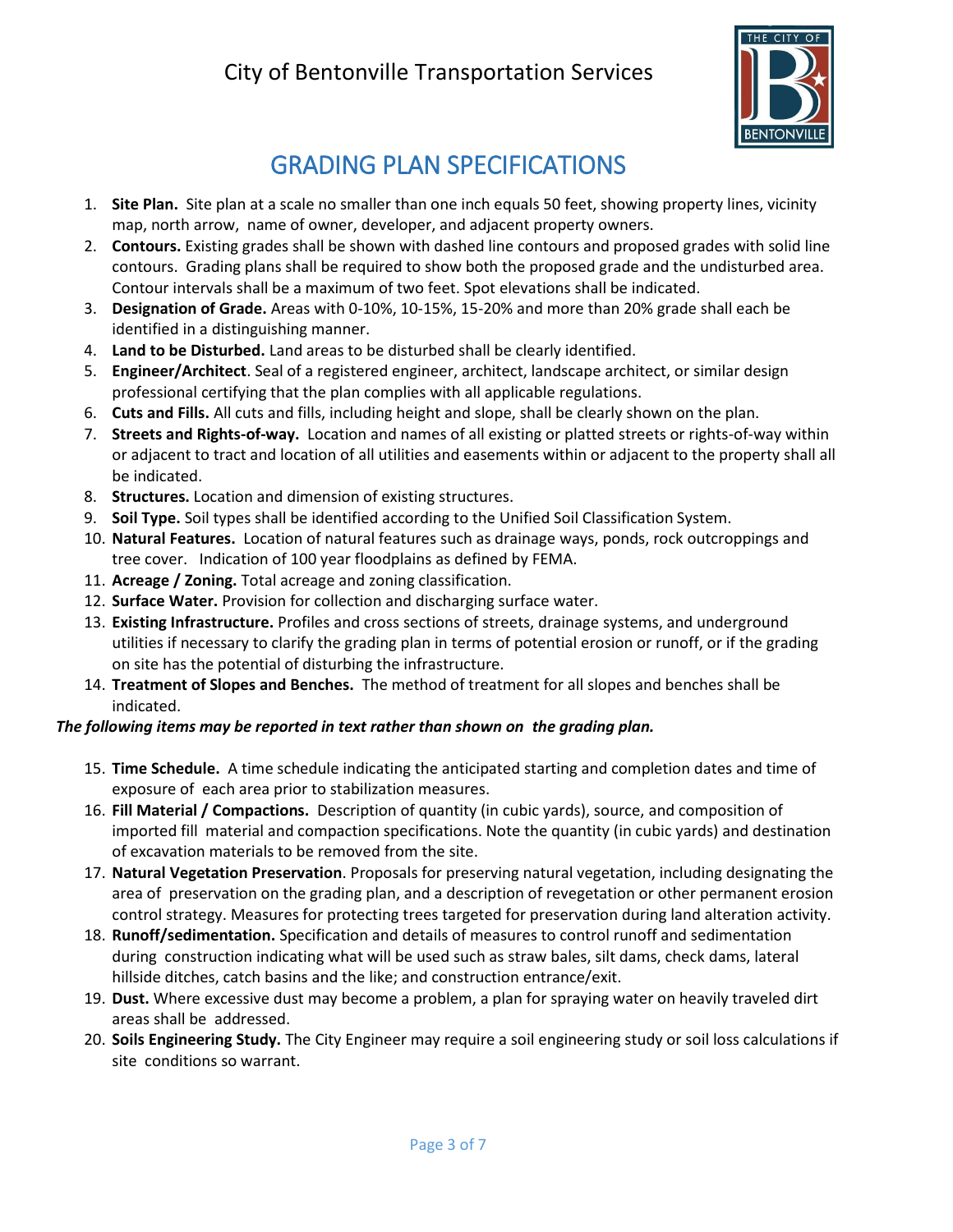

## RETAINING WALL PERMITS

### **Application Submittal Checklist & Naming Convention**

All items must be uploaded AT TIME OF SUBMITTAL. If not, the permit will be DENIED and will be returned. We process permits in the order they are received. If your permit is returned you will go to the bottom of the queue.

\*ALL Items must be submitted in **separate PDF files.**

#### **Naming Convention:**

Permit Title/Description: Location or Project Name (Ex: SW 18<sup>th</sup> Street Retaining Wall)

- **For each submittal, put the number of the submittal in front of the name of every document that corresponds to that submittal. Also, put the submittal date at the end.** 
	- o Ex: First submittal = *1 st Submittal Application MM-DD-YY*
	- o Ex: First submittal = *1 st Submittal Plot Plan MM-DD-YY*
	- o Ex: Second submittal = *2nd Submittal Application MM-DD-YY*
	- o Ex: Second submittal = *2nd Submittal Plot Plan MM-DD-YY*
- **Misc. Documents**. Engineer's Certification, Drainage Reports, Easement Vacation, Plan Details and any other required documents:
	- o Type of Document MM-DD-YY (Current Date) **Example: Engineer's Certification 10-01-19.**

#### **Required Documents for Submittal:**

- **1. Application:** filled out and signed by Property Owner.
- **2. Plot Plan:** See Plot Plan Requirements

## PLOT PLAN REQUIREMENTS

A plot plan must be submitted with the application in order to process the permit. The plot plan must include the following information:

- Location of all property lines
- Location of all existing structures
- Location of existing retaining walls on or adjacent to the property that is to remain in place
- Portions of existing retaining wall that will be replaced
- Location of utilities and utility easements
- Location of drainage ways and drainage easements.
- Location of new retaining wall, showing distance between retaining wall and any structures, and distance from property lines.
- Construction details to include dimensions, cross-section, and footing design
- Elevations above and below the retaining wall
- Engineer's seal and signature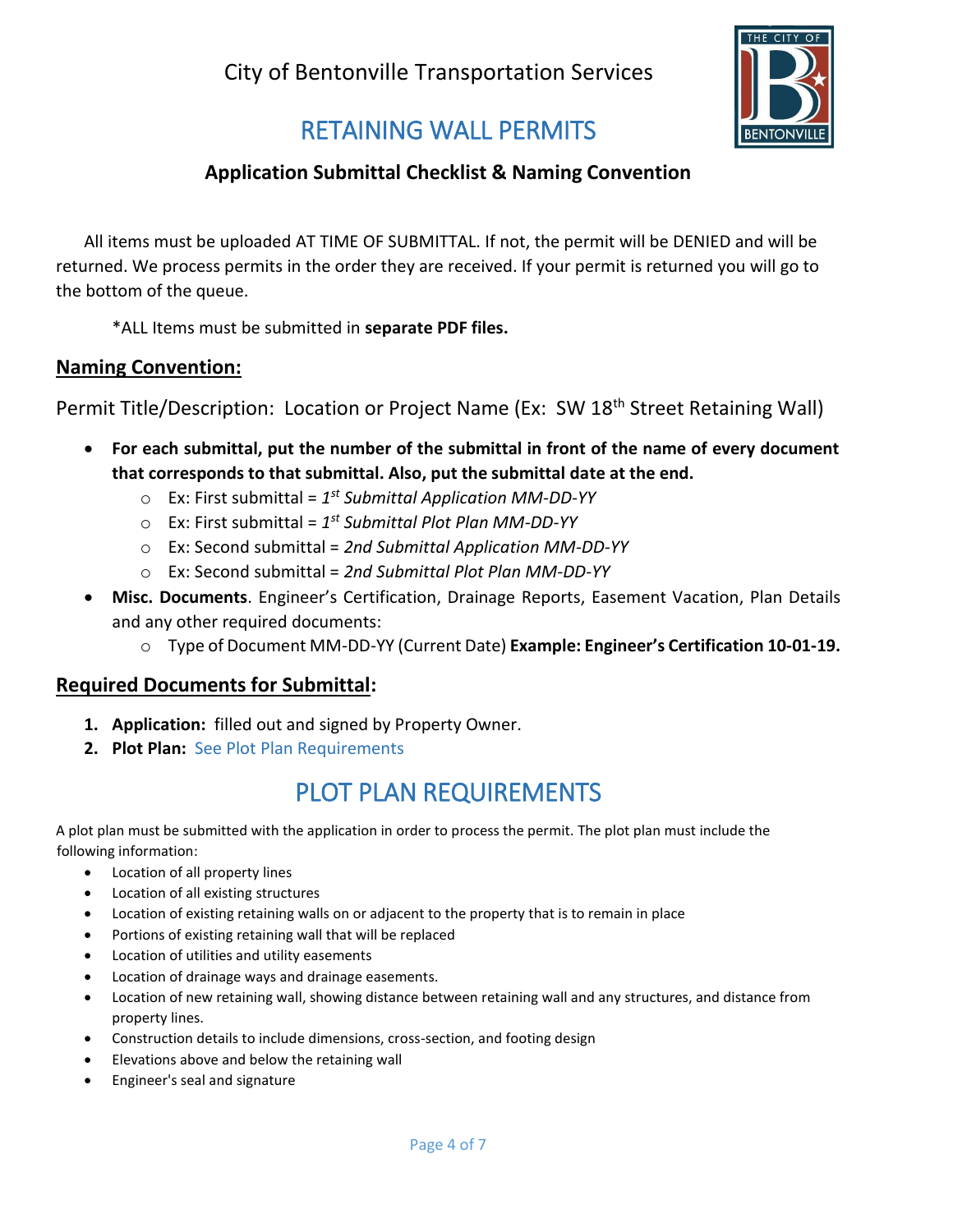

## FLOODPLAIN DEVELOPMENT PERMIT

## **Application Submittal Checklist & Naming Convention**

All items must be uploaded AT TIME OF SUBMITTAL. If not, the permit will be DENIED and will be returned. We process permits in the order they are received. If your permit is returned you will go to the bottom of the queue.

\*ALL Items must be submitted in **separate PDF files.**

### **Naming Convention:**

Permit Title/Description: Location or Project Name Ex: SW 18<sup>th</sup> Street FDP or HWY 102 Shopping Center FDP

- **For each submittal, put the number of the submittal in front of the name of every document that corresponds to that submittal. Also, put the submittal date at the end.** 
	- o Ex: First submittal = *1 st Submittal Application MM-DD-YY*
	- o Ex: First submittal = *1 st Submittal Site Map MM-DD-YY*
	- o Ex: Second submittal = *2nd Submittal Application MM-DD-YY*
	- o Ex: Second submittal = *2nd Submittal Site Map MM-DD-YY*
- **Misc. Documents**. Development Plans, Elevation Certificate, Floodproofing Certificate, No-Rise, Elevation/Drainage Study, Wetlands Permit and any other required documents:
	- o Type of Document MM-DD-YY (Current Date) **Example: Elevation Certificate Bldg 1 10- 01-19.**

### **Required Documents for Submittal:**

- **1. Application:** filled out and signed by Property Owner and Applicate.
- **2. Site Map:** pinpoint on map the location of the disturbance.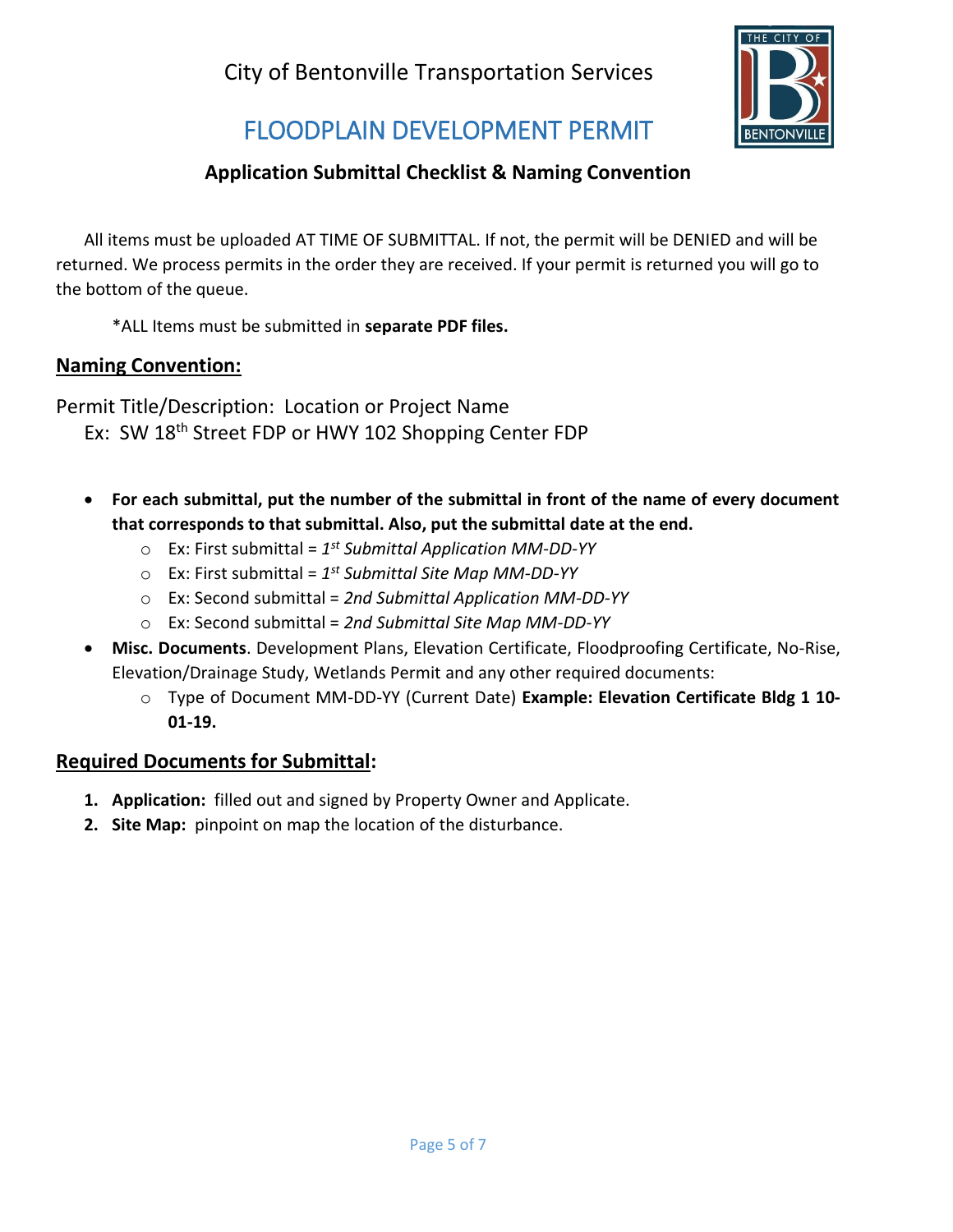

## RIGHT-OF-WAY/WORK ZONE PERMITS

## **Application Submittal Checklist & Naming Convention**

All items must be uploaded AT TIME OF SUBMITTAL. If not, the permit will be DENIED and will be returned. We process permits in the order they are received. If your permit is returned you will go to the bottom of the queue.

\*ALL Items must be submitted in **separate PDF files.**

### **Naming Convention:**

Permit Title/Description: Location or Project Name with Subtype

- Examples:
	- $\circ$  SW 18<sup>th</sup> Street Boring
	- o HWY 102 Shopping Center Street Cut
	- o 502 SE E ST Driveway
- **For each submittal, put the number of the submittal in front of the name of every document that corresponds to that submittal. Also, put the submittal date at the end.** 
	- o Ex: First submittal = *1 st Submittal Application MM-DD-YY*
	- o Ex: First submittal = *1 st Submittal Site Plan MM-DD-YY*
	- o Ex: Second submittal = *2nd Submittal Application MM-DD-YY*
	- o Ex: Second submittal = *2nd Submittal Site Plan MM-DD-YY*
- **Misc. Documents**. Material Submittal, MUTCD Closure/Detour Plan, Design/Plans and any other required documents:
	- o Type of Document MM-DD-YY (Current Date) **Example: Material Submittal 10-01-19.**

### **Required Documents for Submittal:**

- **1. Application:** filled out and signed by Property Owner.
- **2. Site Plan:** See Site Plan Requirements
- **3. Material Submittal:** provide type of materials to be used in construction asphalt, base course, concrete including all proctors and design information